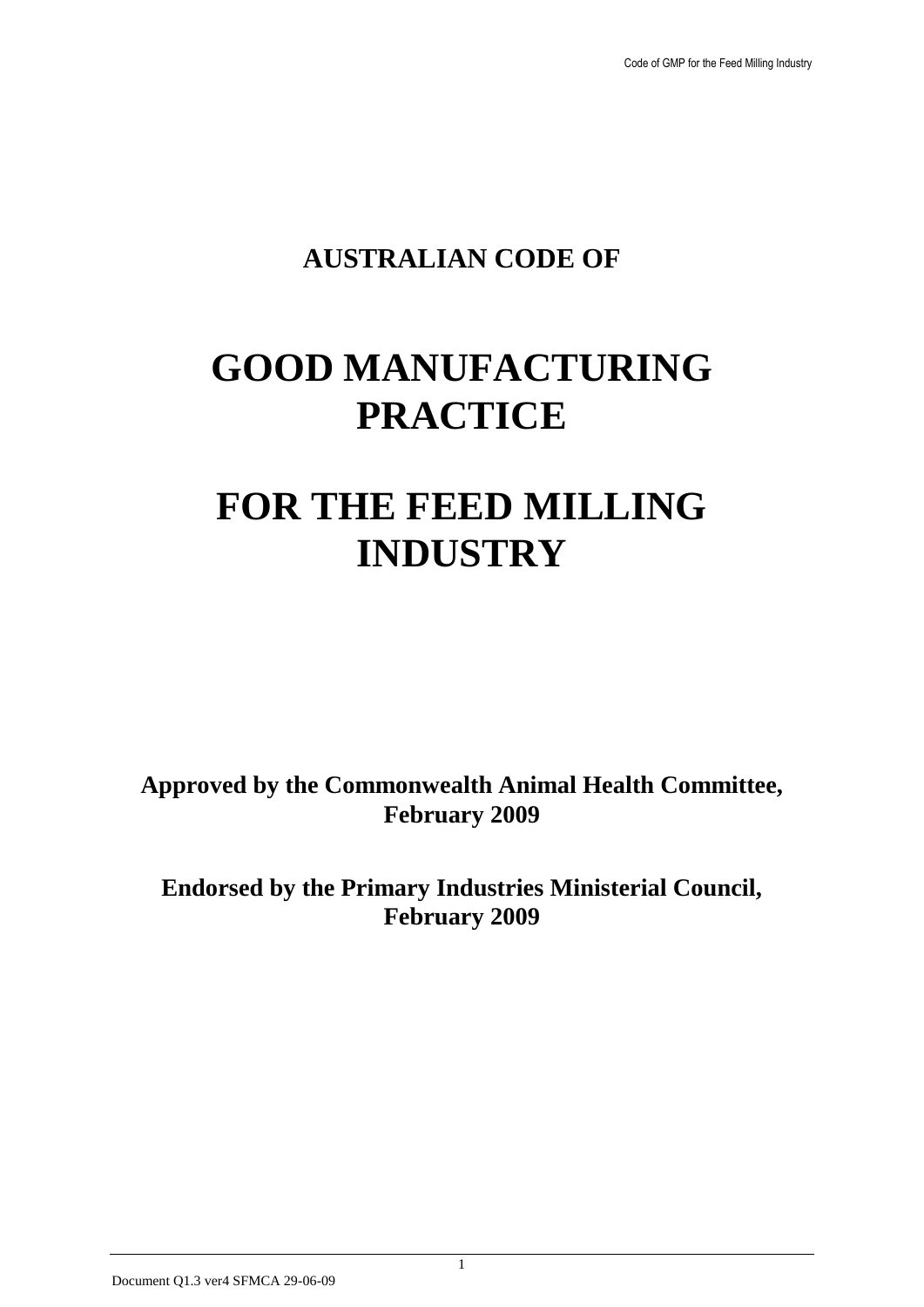# **CODE OF GOOD MANUFACTURING PRACTICE FOR THE FEED MILLING INDUSTRY**

# **INTRODUCTION**

The Code has been prepared to provide a set of principles for the manufacture of safe animal feeding stuffs. The Code has been developed with the following broad objectives in mind:

- To protect the health of the human consumer of food products derived from livestock fed prepared stock feeds.
- To protect the health of livestock and to enable livestock producers to achieve expected levels of performance by delivering stock feed of consistent quality to animals.
- To contribute to the delivery of livestock products of consistent and appropriate quality to enable livestock producers to market food commodities that meet national food standards.

This Code of Good Manufacturing Practice is a guideline for the manufacture of stock feed that is true to label and suitable for its intended purpose. By following this Code of GMP potential sources of error or contamination in the manufacture of the product can be minimised. Contamination, as used in this document, refers to the presence in a stock feed product of any foreign material or ingredient, whether by accident or error, that would compromise either the health or performance of the livestock for which the feed is intended, or the health of human consumers of food products derived from such livestock or the trade in animal products and animal feed. This includes the contamination or unintended mixing of one finished stock feed product with another.

Stock feed manufacturers must carry out a site hazard risk assessment plan that specifically relates to the three objectives stated above. Completion of hazard risk assessment at manufacturing sites is recognised as providing a method of identifying and managing risks associated with; use of medications, salmonella, restricted animal material (RAM), etc.

The Code does not deal with common or statute law requirements such as those relating to stock feed standards and labelling provisions, veterinary preparations, occupational health and safety, dangerous goods, poisons (including narcotics), weights and measures, genetically modified feeds or feed ingredients, waste disposal and pollution, and environmental protection. These must be met by the stock feed manufacturer. However some apparent duplication of legislative requirements may occur in the Code where it is felt that a point needs to be emphasised or explained more clearly. One such example is in relation to the ruminant feed ban under which the feeding of RAM (any rendered animal meal including but not limited to meat and bone meal, fish meal or poultry offal meal) to ruminants is strictly prohibited.

It is intended that the Code be used as a benchmark against which existing production facilities and practices may be judged. Those clauses in the Code which are considered essential are indicated by the use of the word "must". In other clauses, where the word "should" is used, implementation need not be immediate but should be aimed for and preferably be a part of the company plan. Thus, the Code indicates, by the use of "must", the points which are to be attended to first in a progressive upgrading program.

#### **1. HAZARD RISK ASSESSMENT**

1.1 A site hazard risk assessment plan for food safety must be undertaken and regularly reviewed. The plan must take account of risks to human and animal health and trade in livestock products and stock feed.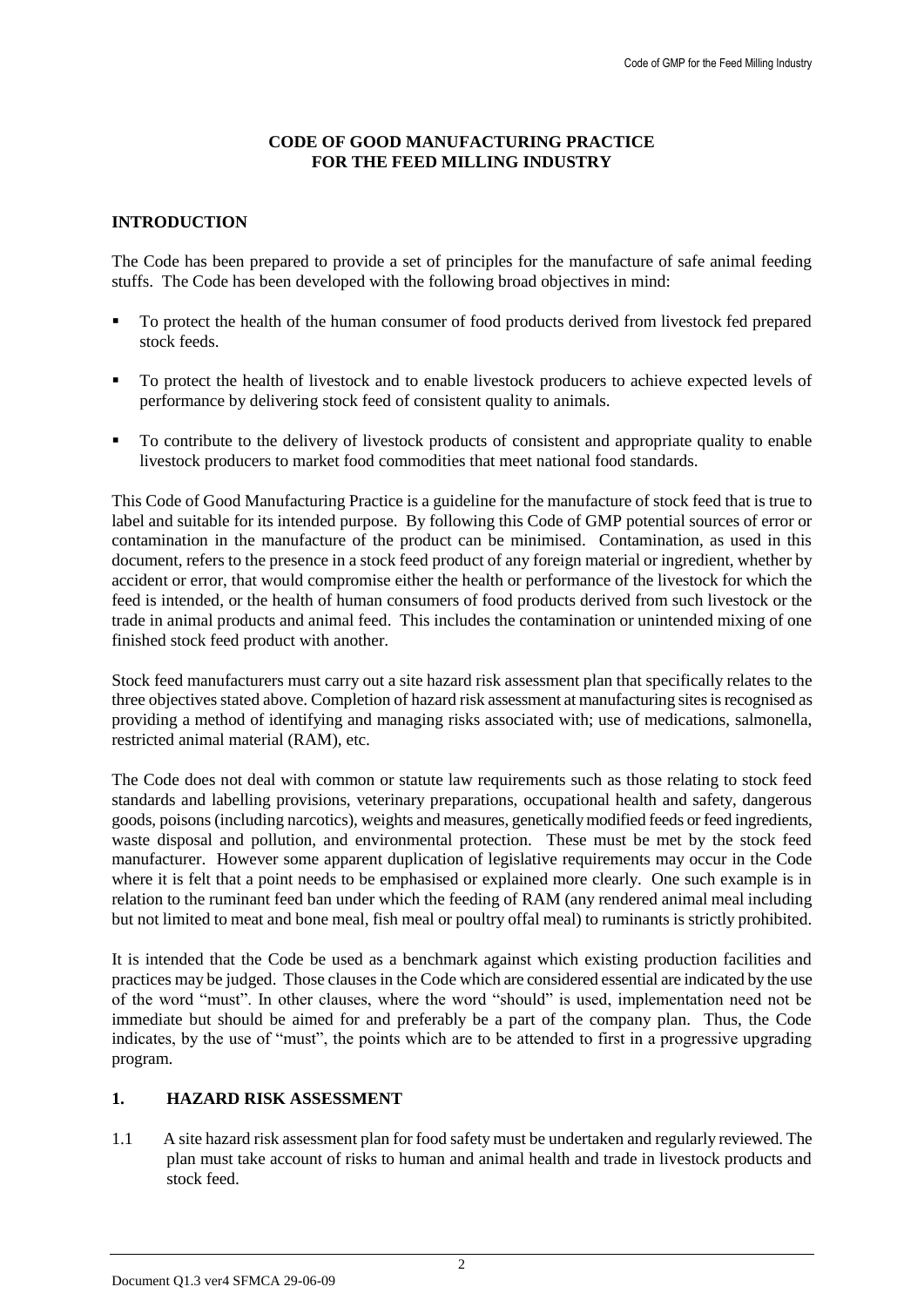- 1.2 The hazard risk assessment plan must utilise HACCP principles, these being:
	- list all potential hazards associated with each step, conduct a hazard analysis and consider measures to control hazards;
	- determine critical control points (CCP);
	- establish critical limits for each CCP;
	- establish a monitoring system for each CCP;
	- establish corrective action plans for deviations that may occur at CCPs;
	- establish verification procedures:
	- establish record keeping and documentation.

#### **2. PREMISES AND MILL BUILDINGS**

- 2.1 A site plan for the entire premises must be available.
- 2.2 The site must be suitably drained.
- 2.3 Roadways should be properly graded, compacted, dust-proofed and drained.
- 2.4 The buildings must be cleaned regularly to prevent accumulation of dirt, dust, spilt feed or raw materials on:
	- the floor or surrounding grounds
	- the exterior of production machinery
	- ceilings, roof structure, wall cavities, ledges or rafters

Dry cleaning of spillages is preferable to wet.

- 2.5 Adequate facilities must be provided to hold raw materials in a manner which prevents mixing or cross-contamination except as required by product formulations. Where mills manufacture ruminant feeds and use RAM, separate receiving hoppers should be used for products containing RAM. Procedures adopted to address this RAM risk must be documented and verified through inspection, sampling and testing.
- 2.6 Procedures for maintaining mill cleanliness must be documented.
- 2.7 Adequate site security must be provided to minimise the possibility of accidental or deliberate contamination of product.
- 2.8 Procedures must be put in place, and be documented, to control access of contractors, transport operators, customers and other visitors to the site and their movements about the site.
- 2.9 Procedures must be in place, and be documented, to ensure that all visitors to the site, including staff, contractors, transport operators and customers, are aware of the potential impact of their actions on all aspects of product safety, quality and environment.
- 2.10 An effective, documented pest control program must be in place to minimise the potential impact of rodents, wild birds and insect infestations on product quality.
- 2.11 An efficient waste disposal system must be in place to regularly remove waste or contaminated materials from the mill site.
- 2.12 Adequate facilities and equipment must be provided and maintained for the storage of waste prior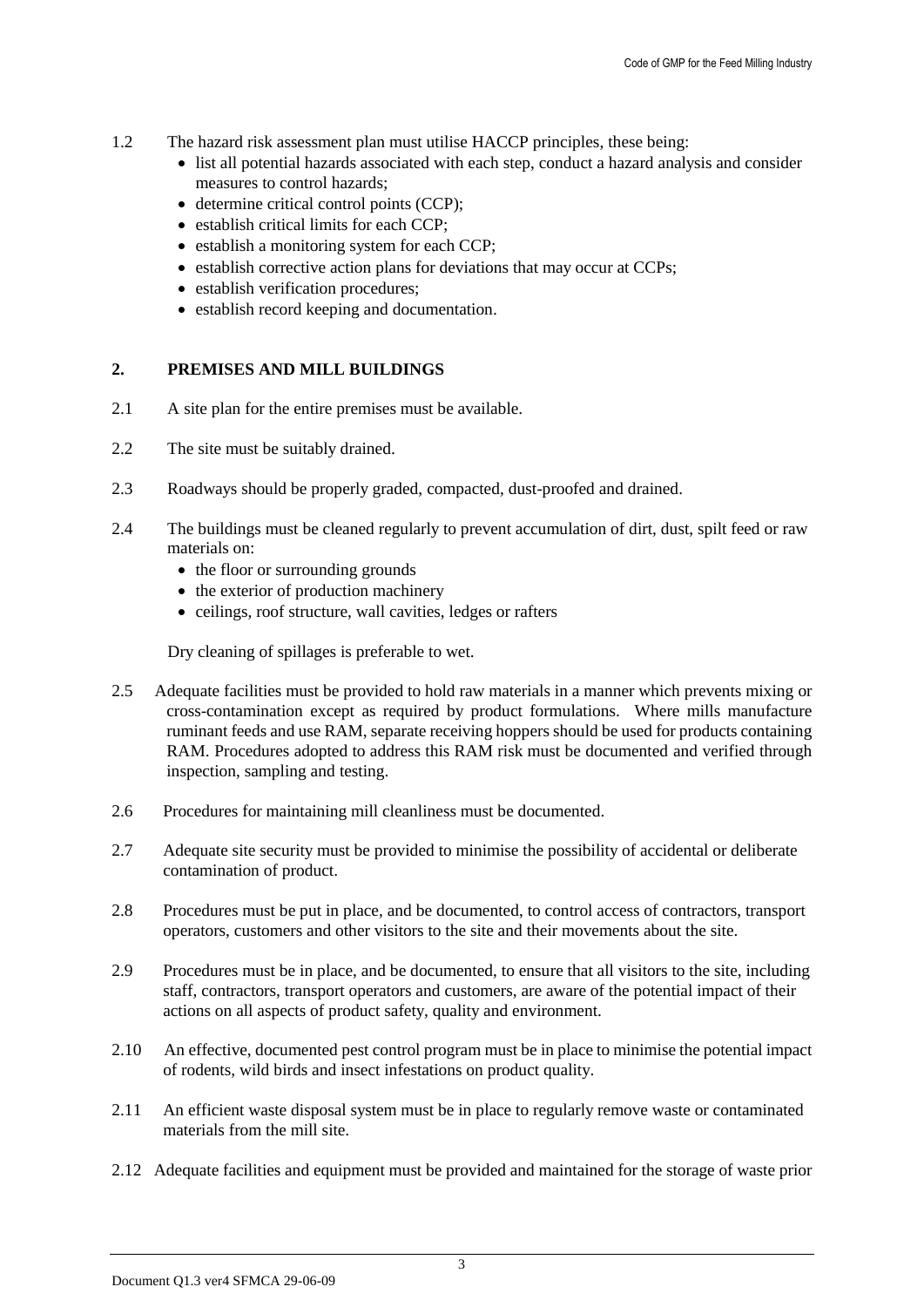to its removal from the premises. These facilities must be designed to prevent contamination. Waste containers must be clearly identified, leak proof and, where appropriate, should be covered. Waste containers should be cleaned and sanitised at an appropriate frequency to minimise contamination potentials.

- 2.13 Premises must be designed for wet weather operation. The operator must be able to load and/or unload feeds and ingredients without significant water damage resulting.
- 2.14 Ventilation within the mill must provide sufficient air exchange to prevent unacceptable accumulation of steam, condensation or dust and to remove contaminated air.

# **3. PERSONNEL**

- 3.1 Appropriately qualified and/or experienced persons must be available to direct and supervise operations.
- 3.2 All staff must be informed in writing of their specific duties.
- 3.3 Personnel must be trained both in GMP generally and in their specific duties and training must be documented and recorded.
- 3.4 Training must be appropriate for the complexity of the manufacturing process and the tasks assigned. Personnel must be trained to understand the importance of the processes for which they are responsible in terms of their impact on all aspects of product safety, quality and environment. Training must ensure an understanding of any significant legislative requirements relative to the staff member's assigned tasks (eg the ruminant feed ban for the prevention of BSE).
- 3.5 Personnel responsible for maintenance of any equipment which can impact on product quality and safety must be appropriately trained to identify potential hazards that could affect product quality and safety and to take the appropriate corrective action.

# **4. PLANT AND EQUIPMENT**

- 4.1 Equipment must be designed, constructed and installed to ensure that it is capable of delivering the requirements of the process.
- 4.2 Equipment must be designed, constructed, installed and maintained to prevent contamination of the product during operation, eg. use of magnets, separators or sieves.
- 4.3 Machinery should have appropriate dust extraction equipment and guarding
- 4.4 Equipment must be designed, constructed and installed to allow for routine cleaning, maintenance and inspection.
- 4.5 All plant and equipment must be kept in a state of good and safe working order by using a regular, logged, preventative maintenance program to ensure that it is capable of delivering feed to appropriate quality standards and to ensure that no physical or chemical hazard potentials result eg. inappropriate repairs, flaking paint and rust, excessive lubrication.
- 4.6 Written protocols, including calibration methods and frequencies, must be established for equipment monitoring and/or controlling devices (eg. weighing machines and flow meters), that may impact on all aspects of product quality. Calibration records must be kept.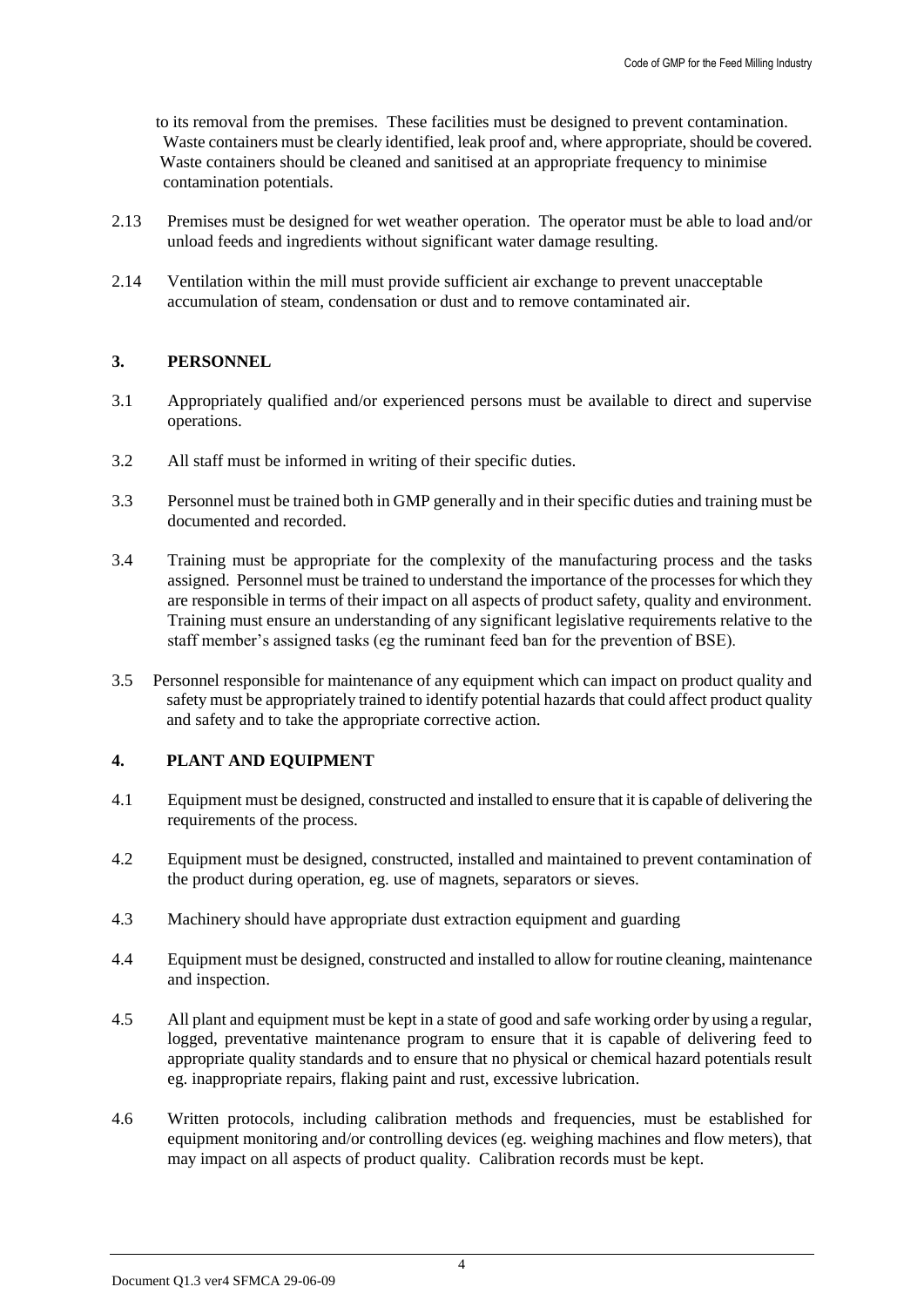4.7 Maintenance and calibration of equipment must be performed by appropriately trained personnel.

# **5. RAW MATERIALS - SOURCING/PURCHASING**

- 5.1 A documented raw material sourcing and purchasing program must be implemented that minimises potential product quality and safety risks, be they biological, chemical or physical.
- 5.2 Relevant specifications for all materials used must be accessible at the site. Specifications should be based on Grain Trade Australia (GTA) standards, other recognised industry standards or individual company acceptance standards. Specifications should take into consideration such issues as grain treatment withholding periods. Ingredient suppliers should be provided with specification or contract definitions of the quality of the raw material to be supplied.
- 5.3 Products should, wherever practicable, be sourced from suppliers who can demonstrate compliance with a quality assurance system and/or can demonstrate that their products comply with purchase specifications and relevant State legislation.
- 5.4 A manufacturer who purchases supplies of packaged RAM that are not labelled with the ruminant feed warning statement must either include this statement on the packages prior to storing at the storage facilities or reject the product and return it to the supplier.

# **6. RAW MATERIALS - RECEIVALS**

- 6.1 Every load of incoming raw materials must be cross-referenced to purchasing documentation.
- 6.2 A record of the origin, date of receipt and quantities of each raw material received must be kept.
- 6.3 Mills must have in operation a documented quality control program for the sampling and testing of incoming raw materials to ensure compliance with contract specifications and to ensure that they meet product quality standards.
	- 6.3.1 At receival, all raw materials must be initially assessed by an authorised person and not unloaded or used without the authorisation of that person.
	- 6.3.2 Appropriate tests should be applied to all raw materials on receival to detect any obvious biological, chemical or physical contamination risks and any other product quality risks.
	- 6.3.3 Retention samples of all bulk raw materials accepted must be taken and retained for a period of at least 3 months. Retention samples of all packaged raw materials should similarly be taken and retained. All retention samples must bear an identification number or label recording the material supplier and identifying number/code.
	- 6.3.4 All packaged raw materials, premixes and medications must be clearly labelled by the supplier with product name, weight, date of manufacture and/or expiry date, batch number and, when applicable, the mandatory ruminant feed warning statement required under the ruminant feed ban. These should be received in sound condition eg. no broken bags or leaking containers.
	- 6.3.5 Labelling and packaging materials must be treated as raw materials and should pass quality assessment before use.
- 6.4 Raw materials found to be out of specification must be clearly identified and either returned to the supplier or not received until appropriately dealt with by authorised personnel.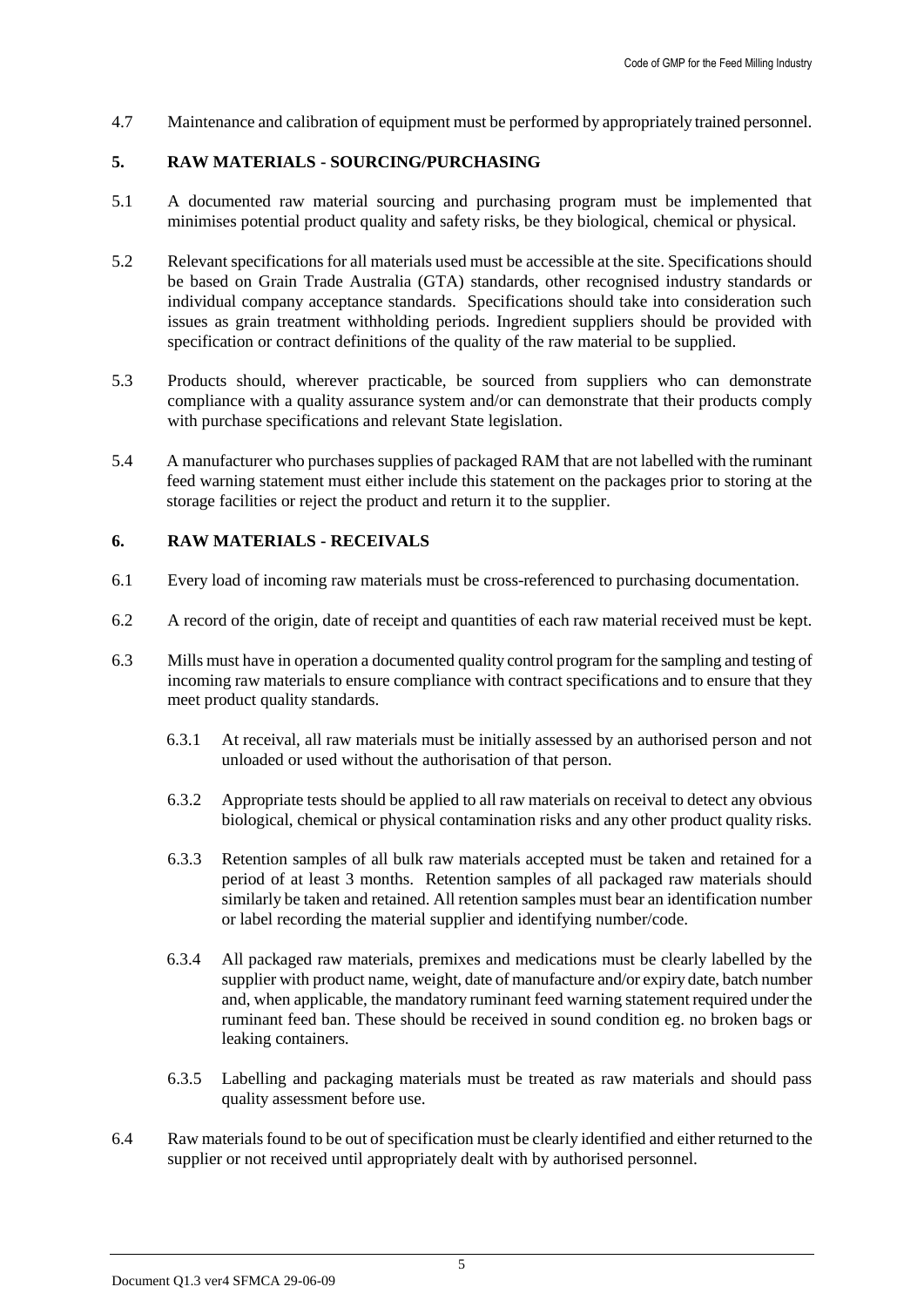# **7. RAW MATERIALS - STORAGE**

- 7.1 All storage areas must be designed and maintained to prevent damage, contamination, unintended mixing, or spoilage of ingredients and packaging materials.
- 7.2 To ensure proper identification of all stored raw materials, all fixed or mobile bins, silos, tanks and bagged storage areas must be clearly identified by either labelling or numbering. Documentation and records must be maintained.
- 7.3 Silos, bins or tanks and warehouses should be inspected regularly for structural integrity and condition of contents. Special care should be taken to look for wet spots, mouldy product and insect infestations. Appropriate action should be taken to repair the storage facility if these are found. Bins and storage areas may need to be ventilated to avoid condensation problems.
- 7.4 Storage areas for bagged materials should be of a size sufficient to enable proper separation of different materials. They should also be operated so that a documented rotation of stocks of stored materials occurs, preferably on a 'first in first out' (FIFO) system.
- 7.5 All storage areas should be maintained in a clean and tidy condition and in a manner which minimises the risk of product contamination by vermin and birds.
- 7.6 Where mills manufacture ruminant feeds and have raw materials containing RAM on site, these raw materials must be stored in designated bins or areas to ensure cross contamination of ruminant feeds with RAM does not occur.
- 7.7 All feed additives and medications must be clearly identified and stored appropriately and in accordance with manufacturers' recommendations and current regulatory requirements (eg S4 drugs stored in a lockable, secure area) such that there is no possibility of cross-contamination or inappropriate handling.
- 7.8 Any chemical treatment (eg. fumigants, pesticides) applied to stored raw materials must be applied as per the product label (approved by the Australian Pesticides and Veterinary Medicines Authority (APVMA)) and withholding periods, as per the label, must be adhered to. Such chemicals must be applied by suitably trained personnel and application records must be kept. A documented inventory control system for all such chemicals must be implemented and maintained.

#### **8. PRODUCTS/AGENTS NOT FOR INCORPORATION IN FEED - STORAGE, HANDLING AND USE**

- 8.1 The need to store, on-site, potentially hazardous materials or materials that may be mistaken for feed ingredients, should be minimised to the extent that this is practical. Materials in this group will include bait used in pest control, boiler water treatments, cleaning agents or substances used to control odour. All such materials must be stored securely away from ingredient storage areas and access points to the production line (e.g. hand tip hoppers or grains inward hoppers). These materials should be stored close to the point of intended use (e.g. boiler water treatments should be stored in or near the boiler room).
- 8.2 Chemicals used as part of the pest control program represent a significant potential risk to feed safety and must be used with caution and in a controlled manner, according to the label, by suitably trained personnel. All chemicals used for pest control must be registered for their intended use. Using a pest control contractor who does not store such materials on the mill site is preferable (refer to section 2.10 on pest control).
- 8.3 Access to cleaning products/agents should be limited to cleaners (if a contractor is used) and/or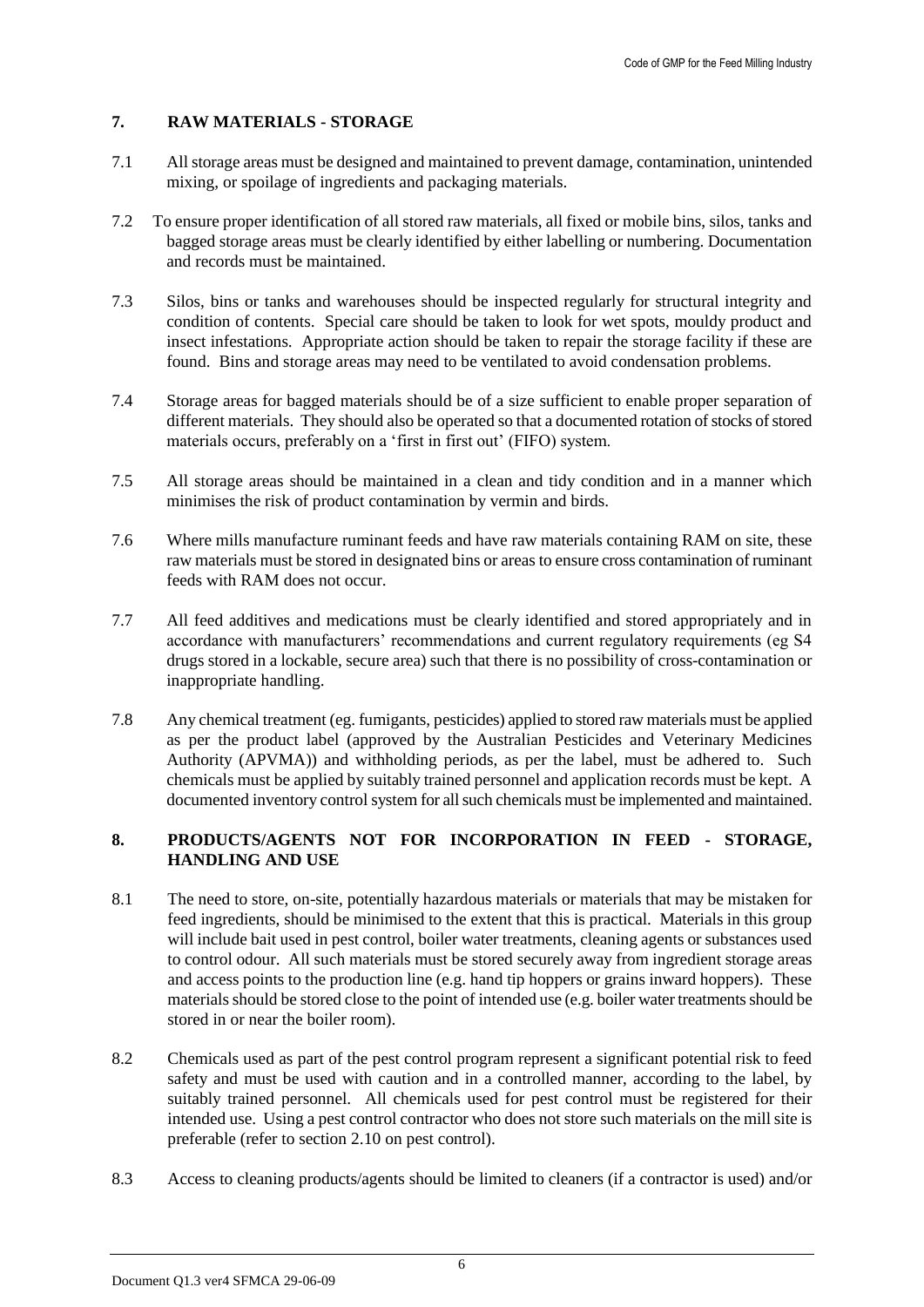trained mill staff. Cleaning agents must be returned to a secure storage area after use and should not be left in the production area while the mill is operating. The cleaner should keep a record of the type and quantity of cleaning agents on site and where these are stored.

- 8.4 A documented inventory control system must be implemented and maintained for all chemicals used on site.
- 8.5 Other materials:

Any other materials coming on to the mill site should be assessed by the mill manager or other appropriate personnel as to their potential to impact on any aspects of product safety or quality. All reasonable precautions must be taken to prevent non-ingredient materials from being incorporated into any stock feed.

# **9. FORMULATION AND MANUFACTURING INSTRUCTIONS**

- 9.1 A written master formula must be made by an authorised person and kept on a master file with a record of the dates of use.
- 9.2 For each formula the following information must be included:
	- $\bullet$  the name and unique identity code of the product;
	- an indication as to the animal type for which the product is intended to be fed;
	- $\bullet$  the precise quantity of each raw material and, where appropriate, the location of the bin or bags of that raw material;
	- if the formula contains RAM, and the mill also manufactures ruminant feeds, a statement must be included to the effect that the product contains RAM and must not be used for ruminant feeding.
- 9.3 Formulas can be issued to mill production staff and implemented either manually or via a computerised batching system. No amendments may be made to a formula once issued to mill production unless made by an authorised person and fully documented.
- 9.4 Good manufacturing practice must recognise and address the potential for contamination of feeds with incompatible feed ingredients or medications resulting from the order in which feeds are manufactured. This must be done with an adequate understanding of the operational limits of the mill's equipment and the particular quality and safety risks that apply to a particular ingredient/medication in a particular feed. Strategies adopted to address this may include flushing, sequencing and cleaning. The procedures adopted to address these risks must be documented and verified through inspection, sampling and testing
- 9.5 Precautions must be taken to ensure carry-over from previous mixing of feeds does not contaminate subsequent feed mixes.
- 9.6 Care must be taken to avoid the generation of reworks. Reworks consist of product that has been previously erroneously formulated or mixed. However, where reworks and returns are generated they must be carefully handled and documented. Returns are formulated feeds that have been produced, left the control of the feed mill, and returned to the feed mill. Key practices to be followed are set out below.

9.6.1 Products that cannot be identified must not be used in further manufacture of stock feed and must be disposed of as waste. Raw material or finished product that has been downgraded to waste and is awaiting disposal must be clearly identified and segregated from good stock to prevent its accidental use.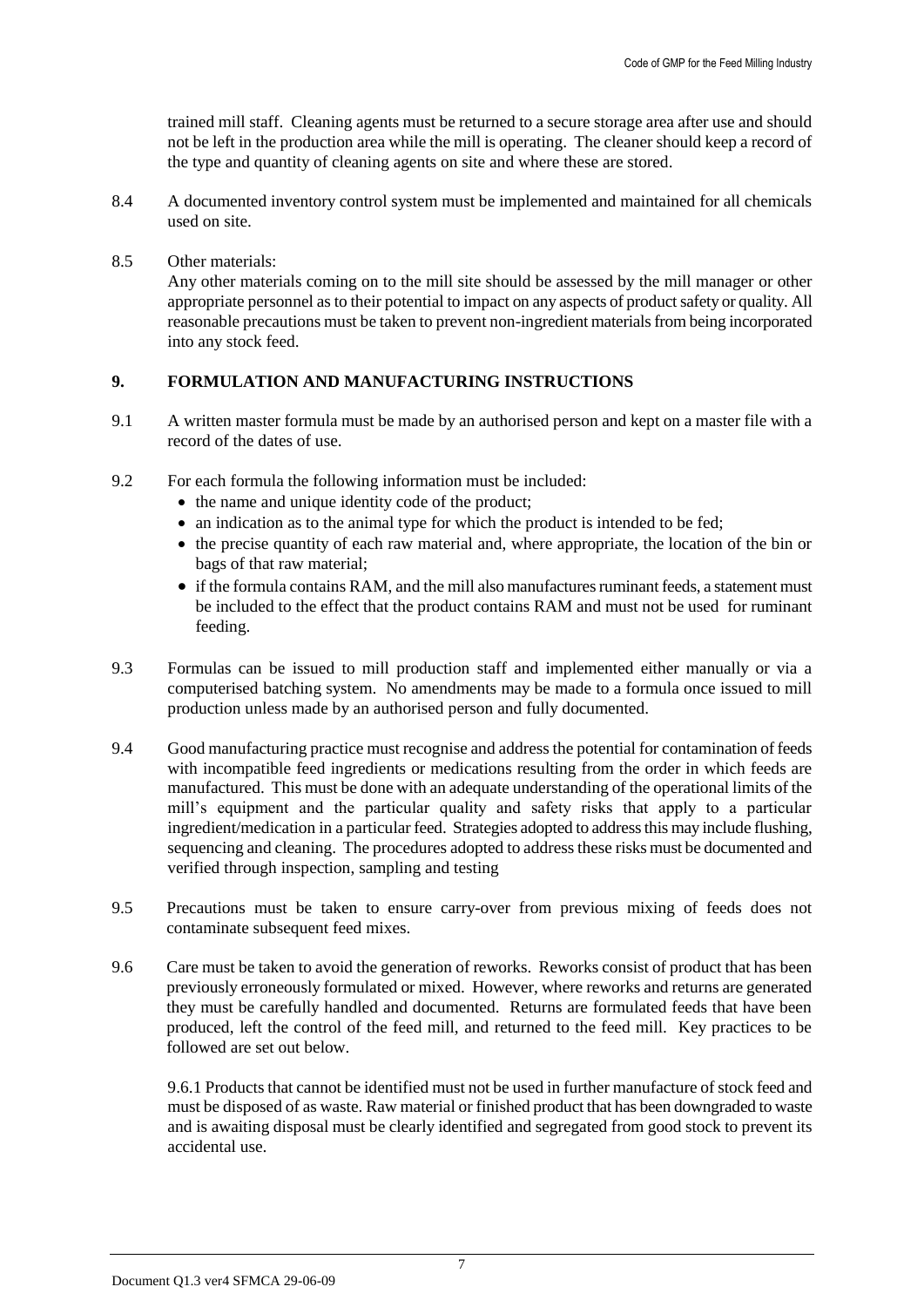9.6.2 Reworks and returns must be labelled appropriately and should be segregated from raw materials and finished products.

9.6.3 Reworks and returns must be identified as containing or not containing RAM. If uncertainty exists regarding RAM status, the feed must be assumed to contain RAM. Reworks or returned feed either containing RAM or assumed to contain RAM must only be reprocessed into non ruminant feeds.

9.6.4 Such reworks and returns must only be approved for release and reformulation by an authorised person. Reformulation must be strictly in accordance with written instructions.

9.6.5 Full details of returns and of the reformulation of reworks and returns must be documented.

#### **10. PRODUCTION**

- 10.1 The different stages of production must be carried out according to written procedures which define, check and control the critical points in the production process. Records must be kept which confirm that procedures are followed and/or identify any departure from them. Procedures should be subject to regular, critical appraisal to ensure that they continue to be effective.
- 10.2 Veterinary chemical products in use must be **either**:

10.2.1 Registered by the APVMA for use in food producing animals of the type for which the feed is supplied and to which it is fed; and

- Added to the feed in accordance with the registered label instruction if in the form of an unrestricted premix; or
- Added to the feed on the written instructions (prescription) of a veterinarian registered and acting under a law of the jurisdiction, if in the form of a prescription animal remedy;

#### **or**

10.2.2 Be classified by the APVMA as a non-active constituent that can be added under the Veterinary Chemical Products (Excluded Stockfood Non-active Constituents) Order, 14 October 1995.

- 10.3 Records must be kept of veterinary prescriptions that pertain to medicated feed batches according to the requirements of State/Territory legislation.
- 10.4 Records must be kept to show that batching is done in accordance with formulation and manufacturing instructions.
- 10.5 Ingredients weighed within each batch must be within documented, pre-determined tolerances.

10.6 Each feed batch must be mixed to achieve a homogeneous product. Written protocols for testing mixer efficiency (homogenous mixing), must be established and test records must be kept.

- 10.7 Actual final batch records of ingredients used must be recorded and retained for twelve months for future reference eg recall and customer complaints. Medicated feed records should be kept for the period of time prescribed in the State/Territory legislation.
- 10.8 Outloading and packaging systems, including all fixed or mobile silos, bins and tanks, must be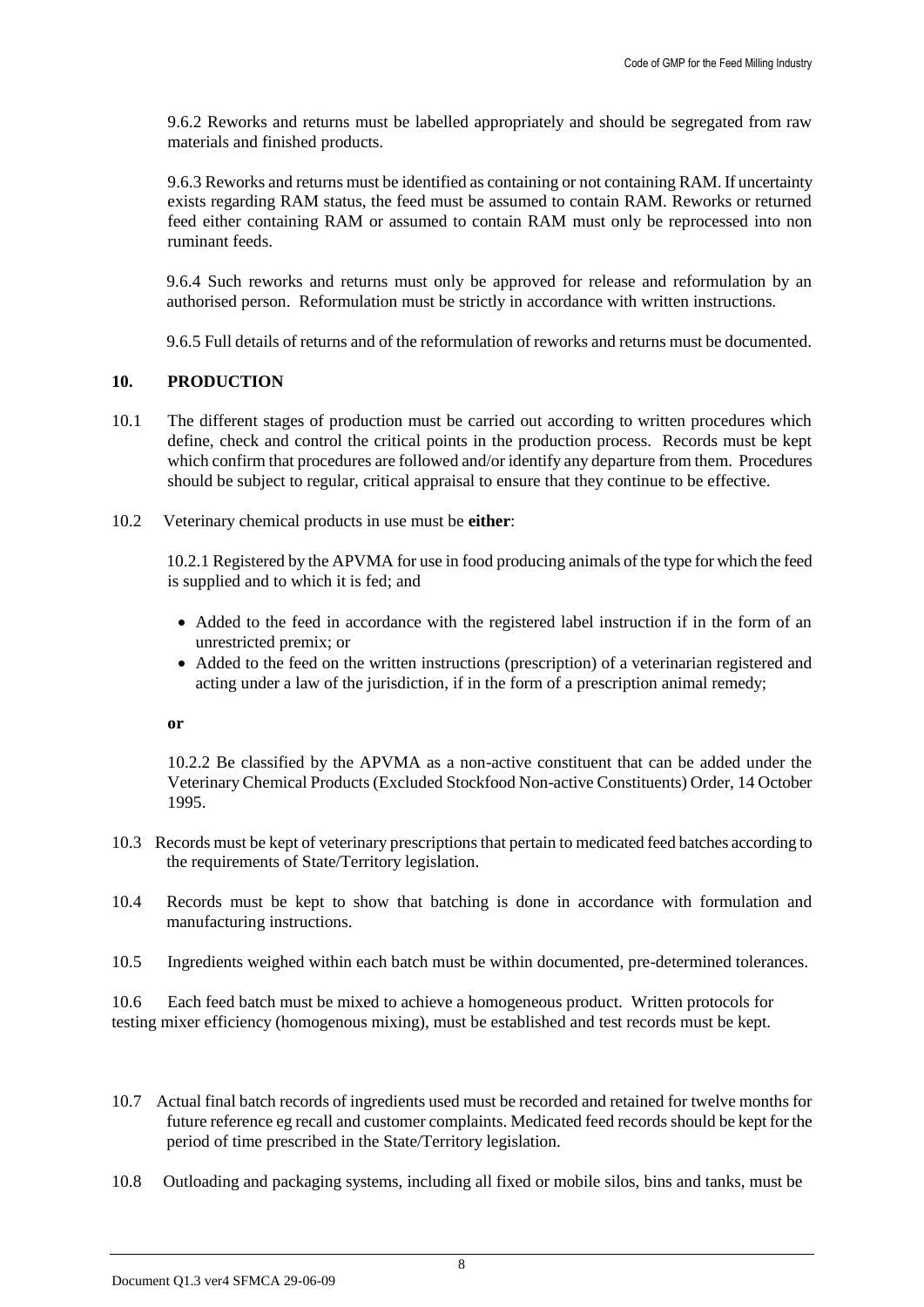designed and operated to prevent contamination, unintended mixing or misidentification of finished product. Key elements of this system are that:

- the bins (silos, tanks etc) must be identified by an appropriate labelling or numbering system;
- product stored within a given bin (silo, tank etc) must be identified via documentation and records;
- bins (silos, tanks etc) must be designed to be free-flowing, readily inspected and cleaned, and should be able to be sealed and secured;
- 10.9 A clearly labelled sample enabling traceability of each load of feed leaving the mill must be retained for at least 3 months.
- 10.10 Appropriately trained and authorised staff must supervise all aspects of processing.

#### **11. LABELLING OF BAGGED PRODUCT**

- 11.1 In the case of bagged product, correct packaging and labels must be applied at the time of bagging.
- 11.2 Labels must meet regulatory requirements. With respect to the ruminant feed ban for the prevention of BSE, labels on bags of stock feed containing RAM must include the prescribed warning statement and lettering must be of the prescribed size, in accordance with state legislation.

# **12. LABELLING OF PRODUCT SOLD IN BULK**

12.1 Bulk product must be labelled to meet all regulatory requirements. With respect to the ruminant feed ban for prevention of BSE, the product supplied in bulk must be accompanied by documentation with the necessary statement concerning RAM, as prescribed by state legislation, either attached to or incorporated in the invoice or delivery documentation, and to be supplied to the buyer before or on delivery.

#### **13. LOADING, TRANSPORT AND DELIVERY**

13.1 Loading, transport and delivery of bulk and packaged feed products must maintain the identity and integrity of each feed product post production, thereby minimising any post-production unintended mixing or contamination risks.

#### 13.2 Loading

A formal system must be in place to ensure loading of all vehicles used for transport of bulk and packaged feed products with the correct product, without risk of damage, unintended mixing or contamination. Key elements of this system are that:

- outloading storage bins, transport vehicles/trailers, and vehicle/trailer compartments used in loading and transporting a given order of feed to a customer must be clearly identified and documented;
- all equipment and vehicles that have been used in the loading or transportation of RAM must be effectively cleaned before loading of feeds not containing RAM. Any feed deemed to be containing RAM cleaned from equipment or vehicles must be disposed of or used only for non-ruminant feeds;
- all equipment and vehicles that have been used in the loading and transport of medicated feeds must be inspected and cleaned where necessary before loading non-medicated feeds.
- vehicles/trailers must be inspected prior to loading;
- details of contents of prior loads should be provided prior to loading and appropriate action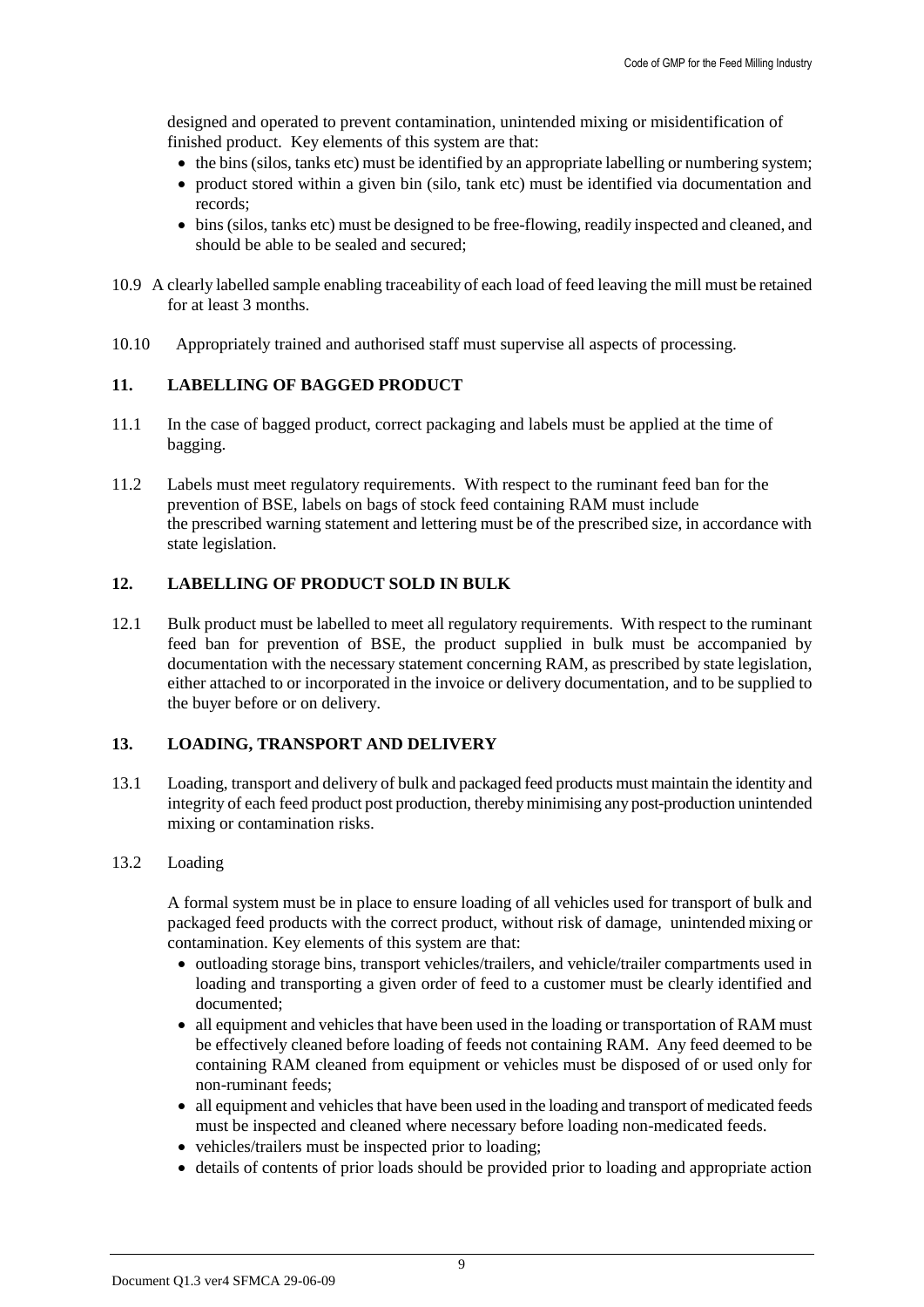taken eg. further cleaning;

- pallets used for the loading of packaged feed products must be kept in good condition so as not to damage product;
- damaged or leaking bags and other packaging should not be loaded for delivery.

#### 13.3 Transport

- 13.3.1 Transport vehicles/trailers must be kept in clean, well maintained and roadworthy condition, and designed such that feeds can be kept dry and protected from damage or contamination during transport and delivery.
- 13.3.2 Loads must be covered.
- 13.3.3 Transport drivers must always carry adequate documentation as to the identity of feed products in a given load (by compartment as applicable) and clear instructions as to the precise destination for delivery of each.
- 13.3.4 If any incident (eg. accident) should occur during feed transport which could result in unintended mixing or contamination either between compartments or from the exterior, this must be reported to the appropriate person at the mill who must determine the appropriate course of action to be taken before the load is delivered/unloaded.
- 13.4 Delivery
	- 13.4.1 The recipient of a given consignment of bulk or packaged feed products has responsibility for the provision of adequate, safe and unobstructed facilities for unloading, and the clear and visible identification of all their storage facilities (silos, bins, etc.).
	- 13.4.2 When delivering bulk feed products to a farm, it is essential that feed products are unloaded into the correct farm storage facilities for feeding to those animals intended, without risk of contamination. If, due to unacceptable facilities or inadequate instructions, this cannot be assured, the driver must not unload before seeking advice from the appropriate person at the mill.
	- 13.4.3 Feed must not be unloaded into a farm storage facility (eg. silo, bin) other than as instructed, unless with the permission of the farm owner/manager. Each such instance must be documented. Similarly, any feed returned to the mill for whatever reason must be documented.
	- 13.4.4 If any significant spillage occurs during unloading, this must be reported to the appropriate person at the mill and to a representative of the customer, and the spilt feed disposed of responsibly.
	- 13.4.5 The driver must ensure complete emptying of truck compartments after each delivery. If for some reason complete unloading is not possible, transport drivers must notify the appropriate person at the mill and the incident must be recorded.
	- 13.4.6 Where a feed mill supplies feed to a farm or into a region which is subject to quarantine or other restrictions due to the presence, suspicion or risk of a notifiable or emergency disease, the feedmill and transport drivers must obey all regulatory requirements and adhere to all standard operating procedures that apply to that quarantined farm or area. In the event of such an incident, an authorised person must assume responsibility for coordinating truck movements and hygiene measures, in consultation with relevant authorities, to ensure regional/farm biosecurity is not compromised. It is recommended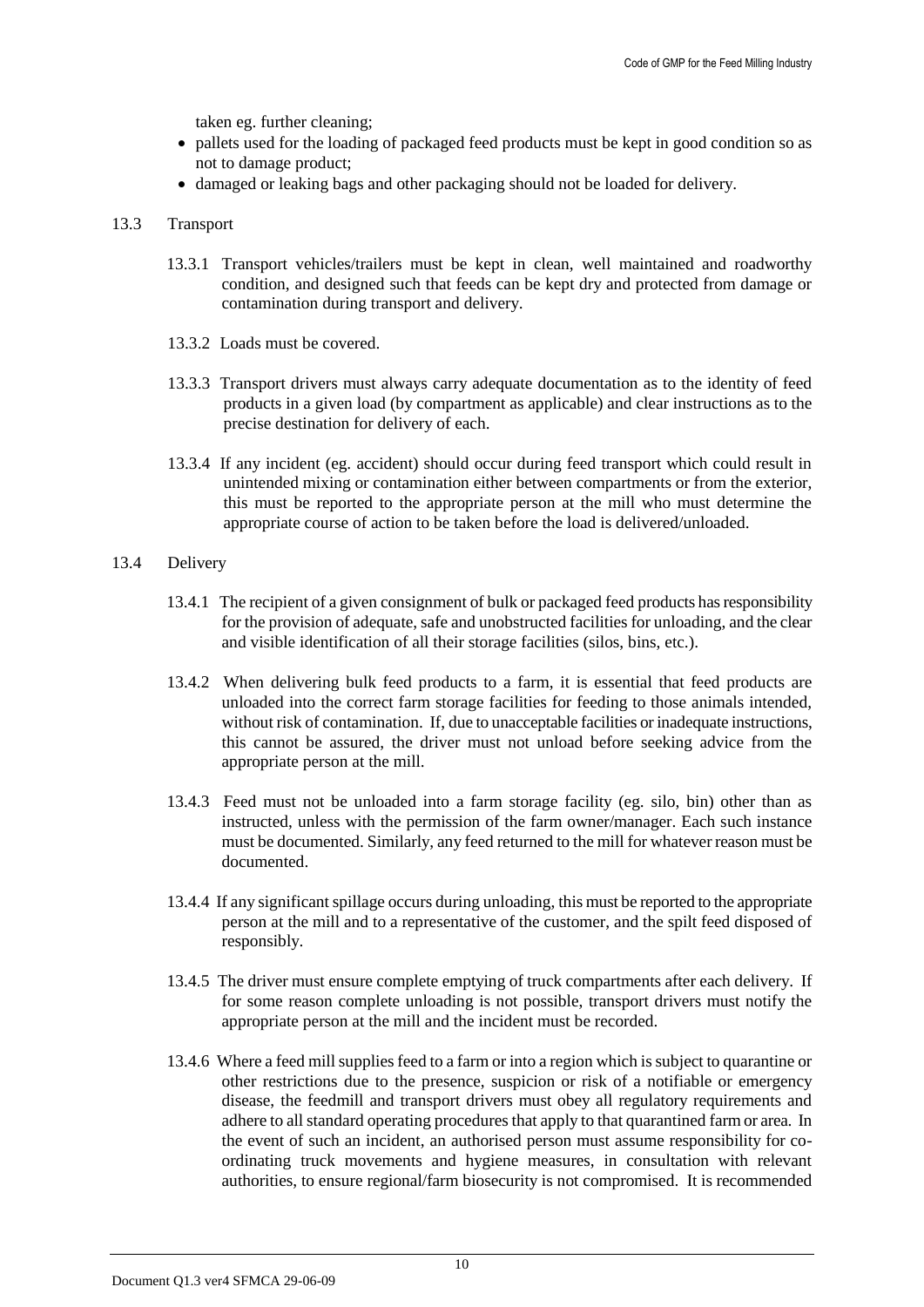that the mill have on-site a copy of all relevant emergency disease control plans (eg. AUSVETPLANS).

13.4.7 Where a customer has in place particular quarantine/biosecurity measures which impact on movements of vehicles/drivers/products to or on the farm, or decontamination of delivery vehicles/drivers/products, prior to their arrival at the farm, these must be adhered to by the mill and transport drivers, and the mill must ensure that transport drivers are made aware of these requirements.

# **14. INSPECTION, SAMPLING AND TESTING**

- 14.1 Samples may be required by state authorities as part of the audit process for the BSE ruminant feed ban. Access must be provided at suitable points in the manufacturing process for the purpose of taking representative samples.
- 14.2 Samples taken by a stock feed mill for its own private compliance testing:
	- must be sealed and kept separately;
	- must be labelled in such a way as to assist traceability;
	- must be retained for at least a 3 month period of time;
	- must be stored in conditions which aim to reduce deterioration to a minimum (cool, dry and free from pests and insects);
	- must be easily retrievable.
- 14.3 Testing should be undertaken by appropriately trained and equipped staff on-site and/or at a reputable external laboratory (preferably with NATA accreditation for the tests undertaken).
- 14.4 Results of any inspection and testing should be assessed against documented, pre-determined tolerances/standards and appropriate records maintained. Where results fall outside these tolerances, further investigation and/or appropriate corrective action should be taken and appropriate records maintained.

#### **15. RECORDS**

15.1 Comprehensive records must be kept to identify all details related to the production of finished product. This should include, but not be limited to, production batch records, raw material source and storage details, product quality test results and delivery details, for all packaged and bulk feeds manufactured or sold. Records of relevant verification results for flushing and sequencing must be kept. This information must be kept for at least twelve months and allow for the traceback of product to all related details of its manufacture.

#### **16. CUSTOMER COMPLAINT INVESTIGATION**

- 16.1 A formal, documented system must be in place for registering and investigating customer problems and complaints which may relate to product/packaging safety or quality.
- 16.2 This system should result in satisfactory and timely responses to customers. Non conformances identified through customer complaint investigation should result in corrective actions applied to mill practices and procedures to improve product and service performance.

# **17. PRODUCT RECALL SYSTEM**

17.1 The mill must have in place a Recall Committee with its members and their responsibilities clearly defined and documented.